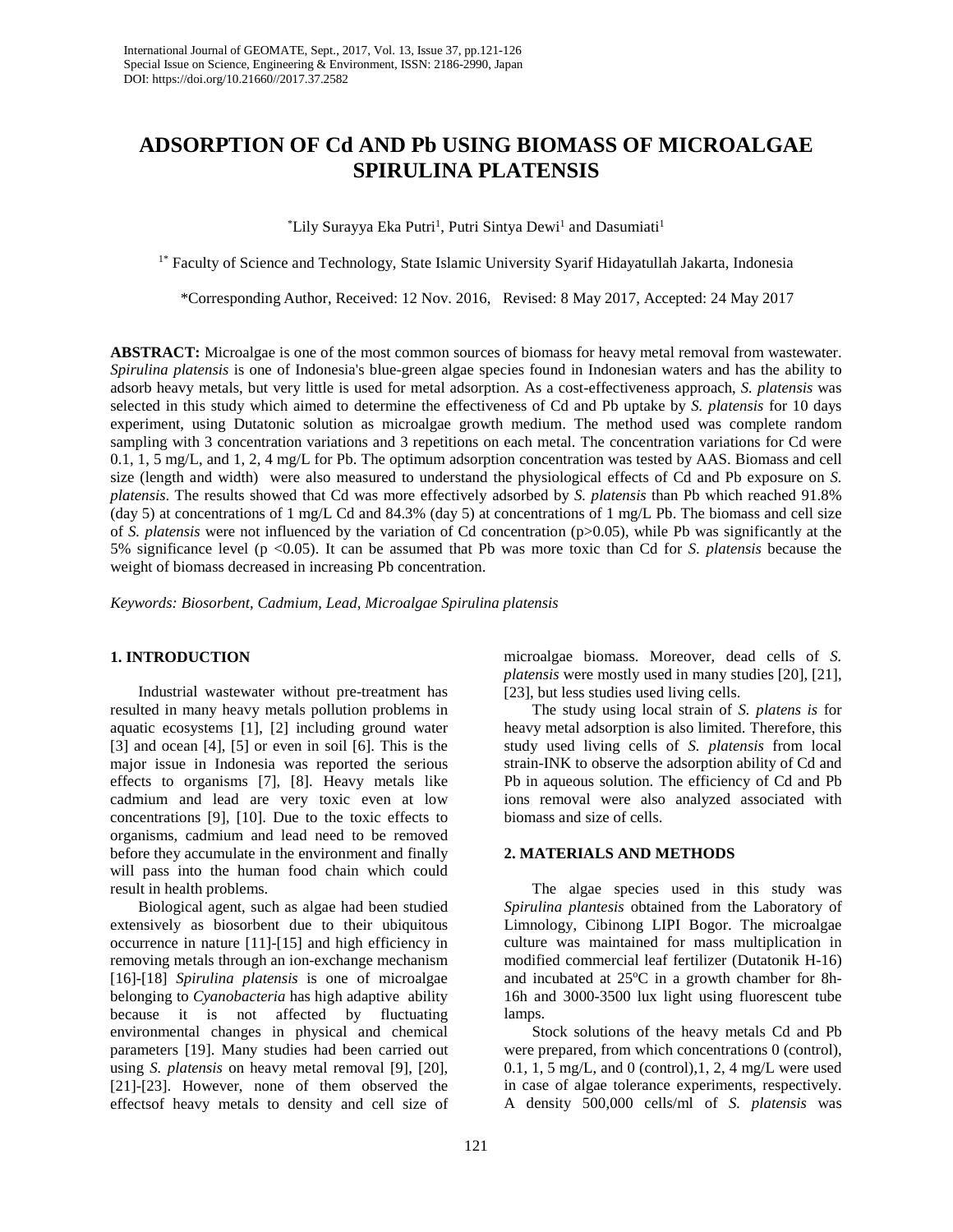inoculated and exposed to Cd and Pb, with each concentration then incubated for 5 and 10 days, in triplicate. Physical measurement was also observed including temperature, light intensity, humidity and pH of the media.

Each incubation period, day 5 and day 10, 25 ml of solution was stirred at 4000 rpm for 10 minutes, then the supernatant was measured using Atomic Absorption Spectrophotometer Perkin Elmer Analyst 700 to obtain the metal concentration in each solution treatments. The bioremoval efficiency of metals by *S. platensis* algae was calculated by the formula adapted from Clesceri et al.[24]:

 $S = \frac{(c_i - c_e)}{c_i} \times 100\%$  (1)  $\frac{S - C_i}{S}$ <br>where, S:

biosorption efficiency (biosorption efficiency)  $(\%)$ ; C<sub>i</sub>: initial metal concentrations in aqueous solution (mg/L); C<sub>e</sub>: equilibrium metal concentrations in aqueous solution (mg/L).

To understand the effect of Cd and Pb on *S. platensis* cells, biomass and size of cell were observed. Weight of biomass was counted every day for 10 days observation from 3 ml of solution. The solution was filtered using filter paper and dried in the oven 105°C for two hours. The biomass is the difference between the weight of filter paper with dried sample on it and the weight of filter paper. The cell size consists of length and width of cells which were counted using SEM (*Scanning Electron Microscopy*) with magnification of 10x40. All the data were analyzed by Pearson's Correlation using Minitab version 16 to determine correlation of each variable, including percentage of Cd and Pb adsorption, biomass, and cell size.

#### **3. RESULTS AND DISCUSSION**

In this study the biosorption of Cd and Pb from aqueous solution was examined using the local algal strain-NKI of Indonesia *Spirulina platensis* at different variation of initial concentration. The biosorption of Cd and Pb after 5 and 10 days of incubation period with *S. platensis* is given in Fig. 1 and Fig. 2.

Figure 1 shows that the highest Cd adsorption by *S. platensis* was 91.8% at concentration 1 mg/L of Cd, in day 5 of incubation (H5). It was supported with decreasing equilibrium concentration at each initial concentration. This rapid Cd adsorption for *S. platensis* was due to the abundant availability of active binding sites on microalgae such as – COOH, – OH and –NH2 [25]. After day 5, cadmium adsorption tended to decline as saturation had already occurred.

The highest adsorption of Pb by *S. platensis* was 84.3% lower than that of Cd which also occurred in



Fig.1 Percentage of adsorption and equilibrium concentration of Cd



Fig.2 Percentage of adsorption and the equilibrium concentration of Pb

day 5 of incubation. This confirms that Cd ions bond more selective to *S. platensis* than Pb ions.This is related to the mechanism for intracellular metal detoxification in living organisms which is the formation of metal-binding peptides or proteins such as metallothioneins [26],[27]. Since *S. platensis* was exposed to Cd ions, they secrete proteins from intracellular or extracellular spaces to bind the toxic metals, so toxic effect is inhibited [26]. Although increasing Pb concentration, algae are not all died, in opposite some of algae cells are still alive and can still adsorp more ions. Whereas decreasing adsorption ability of metals at day 10 was due to toxicity effect of metals in *S. platensis*. It also could be caused by the large surface area and the presence of various active sites in the cell walls which is dependent on a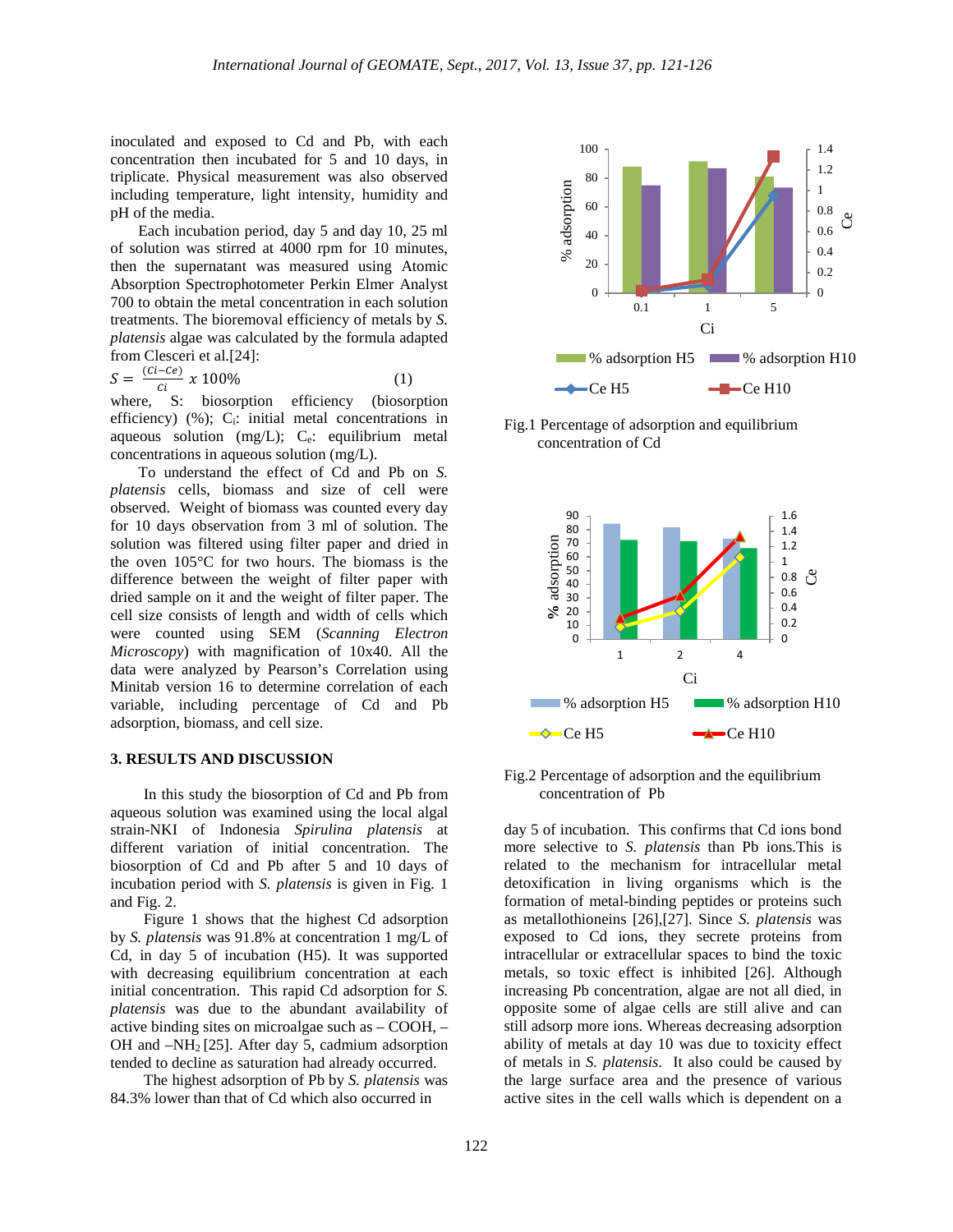number of parameters: pH [28], heavy metal type [28], algae type [29], [30] and concentration of biomassa [28]. The active sites binding was also confirmed in other bio-adsorbent such as banana peel Hossain.al [31], macroalgae [32] and mushroom [33].

The adsorption of metals are also related to biomass which provides more availability of active sites for binding of ions and this was proved by Huang and Lin [34], Putri et al. [35] and Soeprobowati & Hariyati [9]. The studies showed decreasing biomass at the longer incubation time, after rapid growth at first period of incubation. Figure 3 and 4 exhibit the trend ofbiomass in variety of incubation time.It shows that biomass increased until day 5 and 6, then decreased slightly with longer incubation time. Increasing initial concentration of the metals also affected the biomass decline after *S. platensis* was exposed to Pb but not in Cd exposure. Statistically, the percentage of Pb exposure to *S. platensis* was significantly correlated to biomass  $(p<0.01$ , coefficient correlation  $r = -.473$ ), but not for Cd ( $p > 0.05$ , coefficient correlation  $r = -.259$ ).

This is related to toxic effect of metals [35]. It can be assumed that Pb ions were more toxic for *S.platensis* than Cd ions. However, the toxicity of metals could be different for other microalgae



Fig.3 Biomass of *S. platensis* exposed to Cd



Fig.4 Biomass of *S. platensis* exposed to Pb

depending on the presence of various active sites inthe cell walls [25].

Biomass of *S. platensis* followed the exponential pattern which showed growth phase of cell including phase of lag, exponential, stationary and death [36]. The lag phase occurred at day 1 followed by exponential phase at day 2 to 5 when cells grew increasingly and biomass increased. After day 5 to 7, cells were in stationary phase marked by maximum density of cells. Death phase occurred from day 8 to 10 and cells decreased slightly.

The highest biomass was 70.2 mg at 0.1 mg/L of Cd concentration on day 5, whereas 72.1 mg of cells was obtained on day 5 at 1 mg/l of Pb concentration. It proves that biomass can also used to analyze metals adsorption by living cells such as microalgae. The living cells can adapt well on the treatment medium since availability of nutrients in medium was maintained. Nutrients [37] and rapid growth ability of living cells are the main advantage of biosorption technology.

On day 10, biomass decreased both in Cd and Pb exposures which also occurred in higher concentration of metal ions. This showed that the higher concentration of metal ion, the more toxic metal ions which further caused cell dead and poisoned. Only surviving cells were able to form colonies and continue in cell division.

Biosorption ability of *S. platensis* to adsorb metal ions was also supported by pH. During the 10 days of observation, pH of observed culture medium was fluctuated. The highest adsorption of Cd and Pb were in pH 8.8 and 8.79 respectively. Increasing pH value on observed medium was caused by the breakdown of proteins and other nitrogen compounds which was ammonium  $(NH<sub>4</sub><sup>+</sup>)$  as a form of organic compounds which proceed decomposition [38]. This compound will accumulate and settle in the the bottom of culture medium which in further will poison cells and cells died. It also interferres the adsorption of dissolved oxygen and nutrients which is conducted by the cells are still alive [39].

However, alkaline pH is not suitable for the adsorption of Pbdue to precipitation of ions. This was supported by Al-Homaidan et al. [22] which reached up to 91% lead adsorption at acidic pH 3, while less adsorption of lead obtained in this study, only 84.3% at pH 8.79.

 For Cd adsorption, it showed higher adsorption at alkaline pH 8.8. This result was the same as reported by Al-Homaidan et al. [21]. The control of pH in culture medium is very important to maintain the balance of cell growth of *S. platensis*. Temperature and light is able to accelerate the metabolism of *S. platensis* in absorbing metal ions,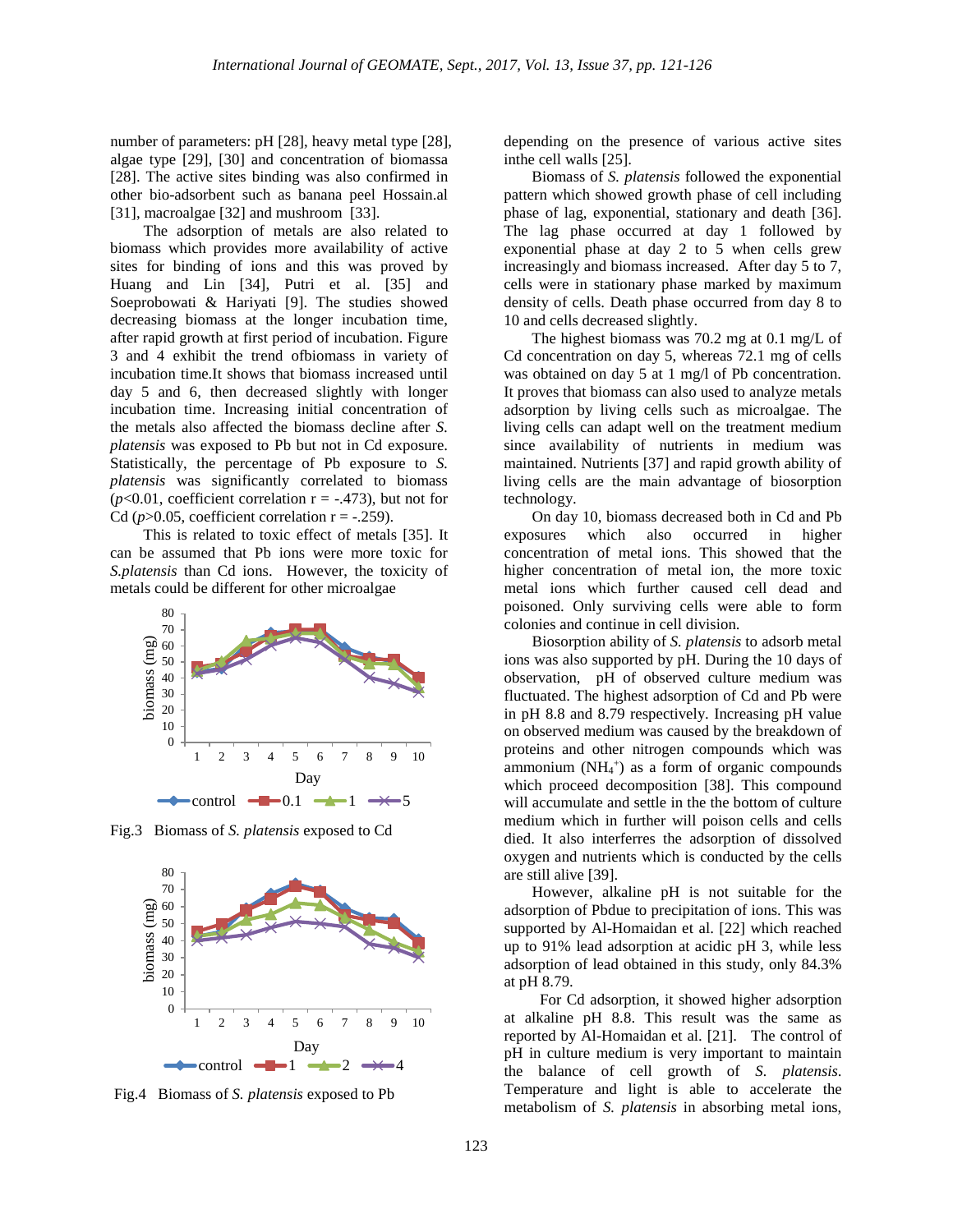[40]. In this study, the physical condition of culture room demonstrated suitable conditions for growth of S. *platensis*. The temperature was at 26.6°-27.9°C, the humidity ranged 71-79%, and the light intensity of the culture was around 3008-3014 Lux.

Other parameter used in this study was cell size to analyze the adsorption effects of Cd and Pb in *S. platensis*. The cell size was differed from length and width of cells given in Fig. 5 and 6.

The length and width of *S. platensis* had similar trend both in Cd and Pb exposures which increased slightly at day 5 of incubation, then decreased at day 10. It exhibited the same pattern as growth of *S. platensis* which was exponential pattern. In this study, it was not found a significant correlation (at *p*>0.05, coefficient correlation  $r = -0.160$  (Cd), coefficient correlation  $r = -0.150$  (Pb)) between cell size and percentage of Cd and Pb adsorption to *S. platensis*.

Higher concentration of Cd and Pb were resulted in shorter length and width of cell and lower biomass.



Fig.5 Cell size of *S. platensis* exposed to Cd





chloroplast is the most sensitive part of cell to heavy metals [36]. Destruction of chloroplast implies loss of pigment and will disturb photosynthetic activity which occurred in thylakoid membranes [41]. Broken chloroplast will inhibit respiration process in cells so that the ability of cells to proliferate is reduced. This led to the increase in number of cells to be blocked. If protein in *S. platensis* cells is damaged then nutrient transport into the cells was inhibited, so that most of the *S. platensis* cells die [42].

#### **4. CONCLUSION**

*Spirulina platensis*, the local algae strain-INK was proved effectively remove Cd and Pb ions from aqueous solution and indicated a very good candidate as biosorption agent of heavy metals. The highest biosorption of Cd and Pb were 91.8% and 84.3% both at 1 mg/L of initial concentration on day 5, respectively. Only biomass of *S. platensis* can be considered as adsorption parameter of heavy metals removal in water or wastewater, since in this study biomass showed significant correlation with Pb ions adsorption  $(p<0.01)$ , but not with Cd ions. It is related to toxicity of heavy metal of which Pb is more toxic than Cd.

Biomass is associated with heavy metal toxicity. Only cells exposed to metals with low toxicity can survive and then continue to divide, resulting in increased biomass, but do not affect the size of cells. The availability of nutrients is a factor has to be considered for maintaining cells growth which further affects cell size. This study proves that cell size was not correlated to Pb ions adsorption and to Cd as well  $(p>0.05)$ .

## **5. ACKNOWLEDGEMENT**

Authors would like to thank Indonesian Institute of Sciences (LIPI) which had given stock culture of *Spirulina platensis*. Authors also thank to student and laboratory staff of Biology Department, Faculty of Science and Technology, State Islamic University Syarif Hidayatullah Jakarta who had helped in preparation of the experiments.

#### **6. REFERENCES**

[1] Inthorn D, Nagase H, Isaji Y, Hirata K and Miyamoto K, "Removal of cadmium from aqueous solution by the filamentous cyanobacterium *Tolypothrix tenuis",* J. Ferment Bioeng, 82, 1996, pp. 580-584.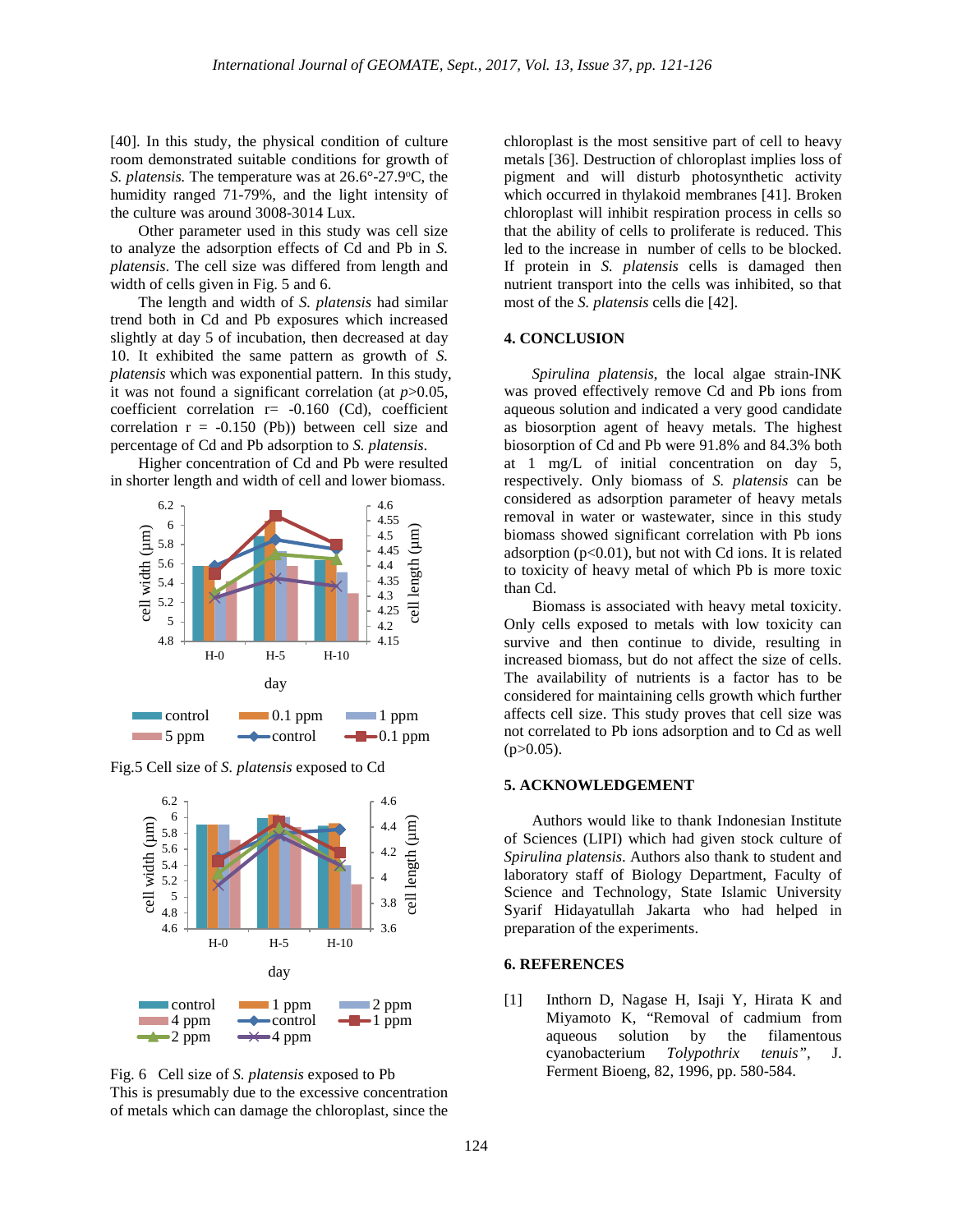- [2] Rai LC, Gaur JP and Kumar HD, "Phycology and heavy-metal pollution", Biol Rev, 56, 1981, pp. 99-103.
- [3] Ii H, Satoh A, Taniguchi M, Kitching M, CroattoG, Shelley B and Allinson G, "Groundwater contamination due to irrigation of treated sewage effluent in the Werribee Delta", Int. J. of Geomate, Vol. 3, No. 1 (SI No. 5), Sept. 2012, pp. 332-338.
- [4] Okamoto K and Hotta K, "Purification system of ocean sludge by using coagulants and activating microorganisms", Int. J. of Geomate, Vol. 4, No. 2 (SI No. 8), June 2013, pp. 574-579.
- [5] Hirano H, Toyama T, Nishimiya N and Okamoto K, "Removal of cesium from sea sludge through decomposition of organic matter with aqueous hydrogen peroxide", Int. J. of Geomate, Vol. 8, No. 1 (SI No. 15), March2015, pp. 1203-1206.
- [6] Moghal AAB, Al-Shamrani MA and Zahid WM, "Heavy metal desorption studies on the artificially contaminated Al-Qatif soil", Int. J. of Geomate, Vol. 8, No. 2 (SI No. 16), June 2015, pp. 1323-1327.
- [7] Putri LSE, Prasetyo AD and Arifin Z, "Green mussel and bioindicator of heavy metals pollution at Kamal Estuary, Jakarta Bay, Indonesia", Journal of Environmental Research and Development, Vol 6, No. 3, Jan-March 2012, pp. 1-8.
- [8] Govind P and Mudhori S, "Heavy metals causing toxicity in animals and fishes", Research J. of Animal, Veterinary and Fishery Sciences, Vol. 2, No. 2, February 2014, pp. 17- 23.
- [9] Soeprobowati TR and Hariyati R, "Phycoremediation Pb<sup>2+</sup>, Cd<sup>2+</sup>, Cu<sup>2+</sup>, and Cr<sup>3+</sup> by *Sprirulina platensis* (Gomont) Geitler", American J. of Bioscience, Vol. 2, No. 4, 2014, pp. 165-170.
- [10] Vimala R and Das N, "Biosorption cadmium (II) and lead (II) from aqueous solutions using mushrooms: A comparative study", J. Hazard. Mater., 168, 2009, pp. 376-382.
- [11] Wilde EW and Benemann JR, "Bioremoval of heavy metals by the use of microalgae", Biotechnol. Adv. Vol. 11, 1993,pp. 781–812.
- [12] Wong KH, Chan KY and Ng SL, "Cadmium uptake by the unicellular green alga *Chlorella salina* CU-1 from culture media with high salinity", Chemospheres Nos, Vol. 11/12, 1979, pp. 887-891.
- [13] Sakaguchi T, Tsuji T, Nakajima Aand Horikos T, "Accumulation of cadmium by green

microalgae", Eur J Appl Microbiol Biotechnol, Vol. 8, 1979,pp. 207-15.

- [14] Hans JG and Urbach W, "Sorption of cadmium by the green microalgae *Chlorella vulgaris*", *Ankistrodesmus braunii* and *Eremosphaeraviridis*. Z Pflanzenphysiol, Vol. 109, 1983,pp. 127-241.
- [15] Inthorn D, Incharoensakdi A and Sidtitoon N, "Removal of mercury, cadmium and lead in aqueous solution by microalgae", Asian Journal of Microbiology Biotechnology and Environmental Sciences (AJMBES), Vol. 3, 2001, pp. 109-116.
- [16] Crist DR, Crist RH, Martin R and Watson JR, "Ion exchange system in proton-metal reactions with algal cell walls FEMS", Microbiol.Rev, Vol. 14, 1994,pp. 309-314.
- [17] Schiewer S and Volesky B, "Modelling multi metal ion exchange in absorption", Environ. Sci. Technol., Vol. 30, 1996,pp. 2921-2927.
- [18] Kratochvil Dand Volesky B, "Advances in biosorption of heavy metals", Tib. Tech., Vol. 16, 1998, pp. 291-300.
- [19] Kabinawa INK, *Spirulina* as healer for diseases. Jakarta: PT. AgromediaPustaka, 2006.
- [20] Monika B, Alka S, Srivastava JK and Palsania J, "Biosorption of heavy metals from wastewater by using microalgae", International J. of Chemical and Physical Sciences, Vol. 3, No. 6, Nov-Dec 2014, pp. 67-81.
- [21] Al-Homaidan AA, Al-AlabdullatifJA, Al-Hazzani AA, Al-Ghanayem AA and Alabbad AF, "Adsorptive removal of cadmium ions by *Spirulina platensis*dry biomass"',Saudi J. of Biological Sciences, Vol. 22, issue 6, November 2015, pp. 795-800.
- [22] Al-Homaidan AA, Alabbad AF, Al-Hazzani AA, Al-Ghanayem AA, and Al-AlabdullatifJA, "Lead removal by *Spirulina platensis* biomass",International J. of Phytoremediation, Vol. 18, No. 2, 2016, pp. 184-189.
- [23] Zinicovzcaia I, "Removal of chromium from wastewater by activated carbon and *Spirulina platensis*: a comparative study", J. of Science and Art, No. 2(32), 2015, pp. 239-248.
- [24] Clesceri L, Arnold E, Greenberg E, Eaton AD,Standard Methods for Examination of Water and Wastewater, 20 ed. American Public Health Association, American Water Work Association, Water Environment Federation, 1999.
- [25] Wang J dan Chen C, "Biosorbents for Heavy Metals Removal and Their Future", Biotechnol Advanced., Vol. 27, 2009, pp. 195-226.